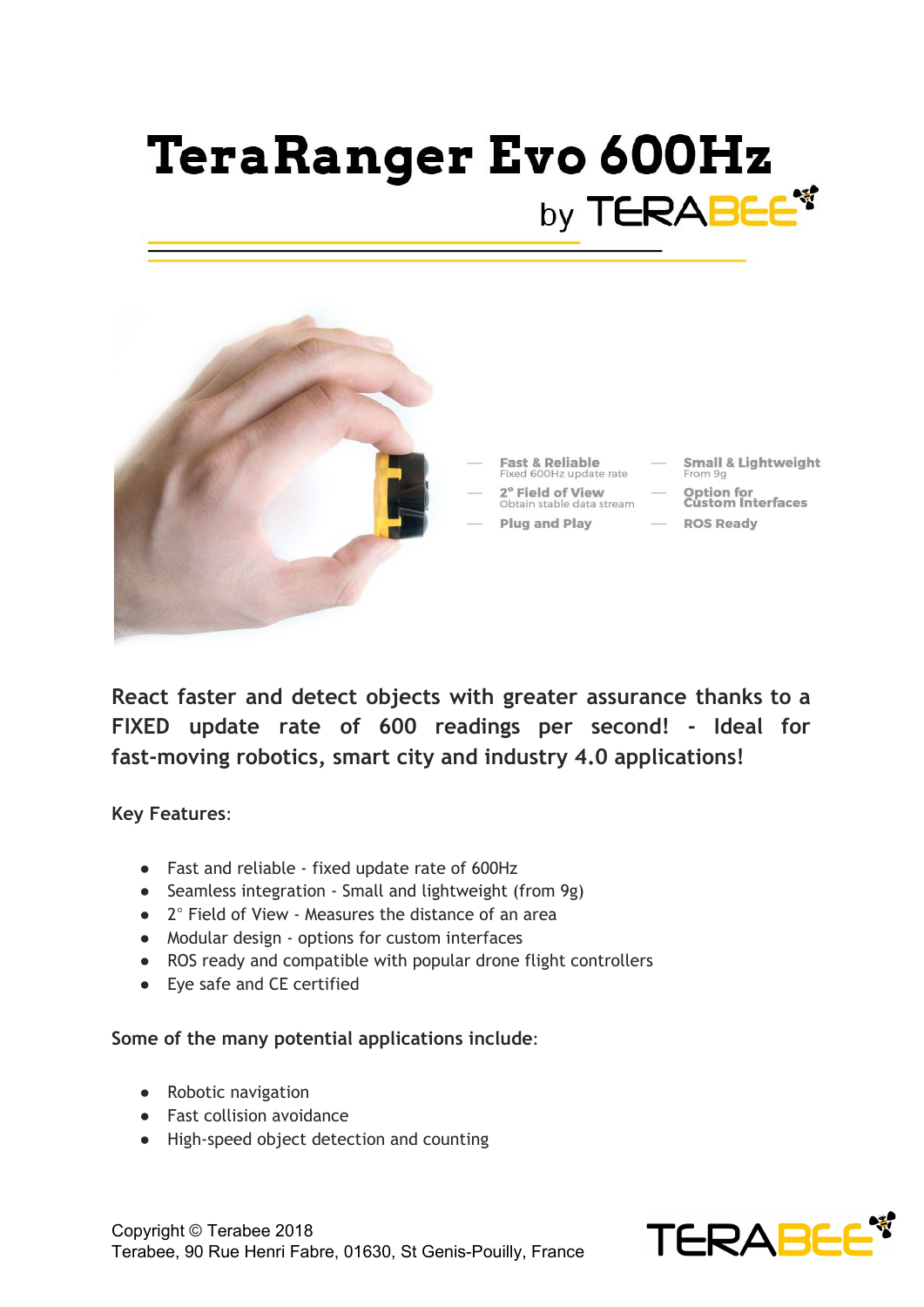Technical Specifications:

|                                                 | <b>TeraRanger Evo 600Hz</b>             |
|-------------------------------------------------|-----------------------------------------|
| Principle:                                      | Infrared Time-of-Flight (ToF)           |
| Range:                                          | *0.75m up to 8m                         |
| <b>Update Rate:</b>                             | Fixed at 600 readings per second        |
| <b>Output Resolution:</b>                       | 0.5cm                                   |
| Accuracy:                                       | ±12cm                                   |
| <b>Field of view:</b>                           | Approx. 2°                              |
| Supply voltage:                                 | 5V DC ±5%                               |
| Supply current (min-max):                       | $90mA - 330mA$                          |
| Interfaces (depending on<br>chosen back-board): | USB 2.0 Micro-B                         |
|                                                 | UART, +3.3V level, 115200,8,N,1         |
|                                                 | I2C, +3.3V level, 400kHz                |
| <b>Connectors:</b>                              | Single 9 pin Hirose DF13                |
|                                                 | <b>Micro USB</b>                        |
| Weight:                                         | 9g (sensor) + 3g (backboard)            |
| Dimensions:                                     | Approx. 29x29x22mm (sensor + backboard) |
| Eye safety:                                     | Yes (CE certified)                      |

*\*Please note: Maximum range will vary according to operating environment, surface reflectivity, direct sunlight and other variables.*

### Field of View advantages



Instead of laser, TeraRanger Evo uses LED technology. One advantage of this is that it enables the sensor to have a "Field of View" so that, rather than measuring distance based on a very small point, the sensor measures over an area. For many applications this is a significant advantage and provides a more appropriate and stable datastream. Examples

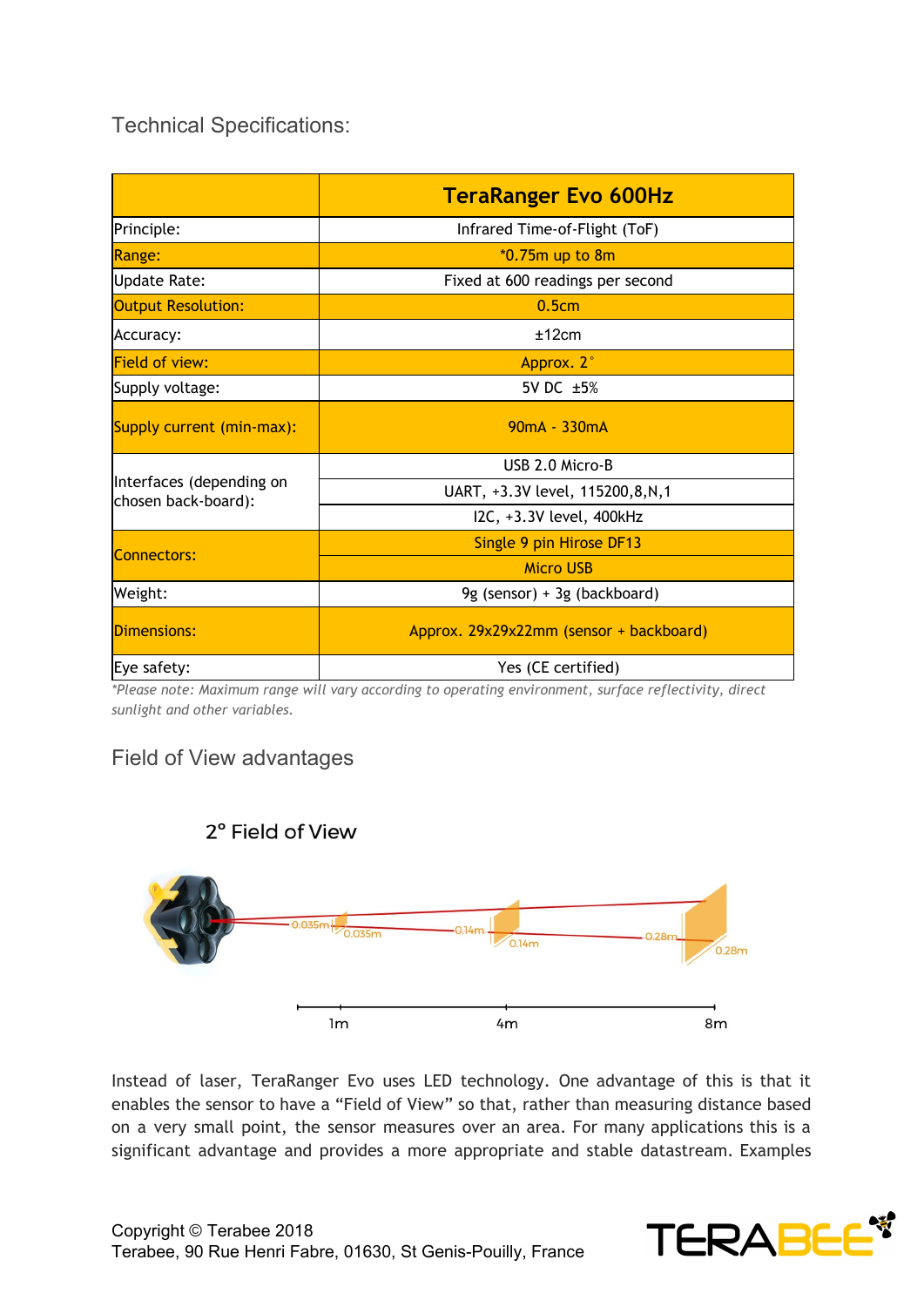include drone flight over vegetation, a robot navigating close to a picket fence, or irregular shaped objects being detected at high speed.



#### Modular design

TeraRanger Evo consists of an opto-electronic sensing device (black module, 9g) and a choice of backboard (yellow module, 3g), which simply plugs in to provide communications and to manage different power supplies, without the need for adaptors, converters or complex wiring. You simply chose the backboard that best suits your application and communication protocol! USB and I2C/UART backboards are available, and **custom backboards** can be made to support specific applications.



*\* WiFi, Bluetooth. LoRa/Sigfox, Ethernet, RS485, Profibus, CAN, etc on demand*

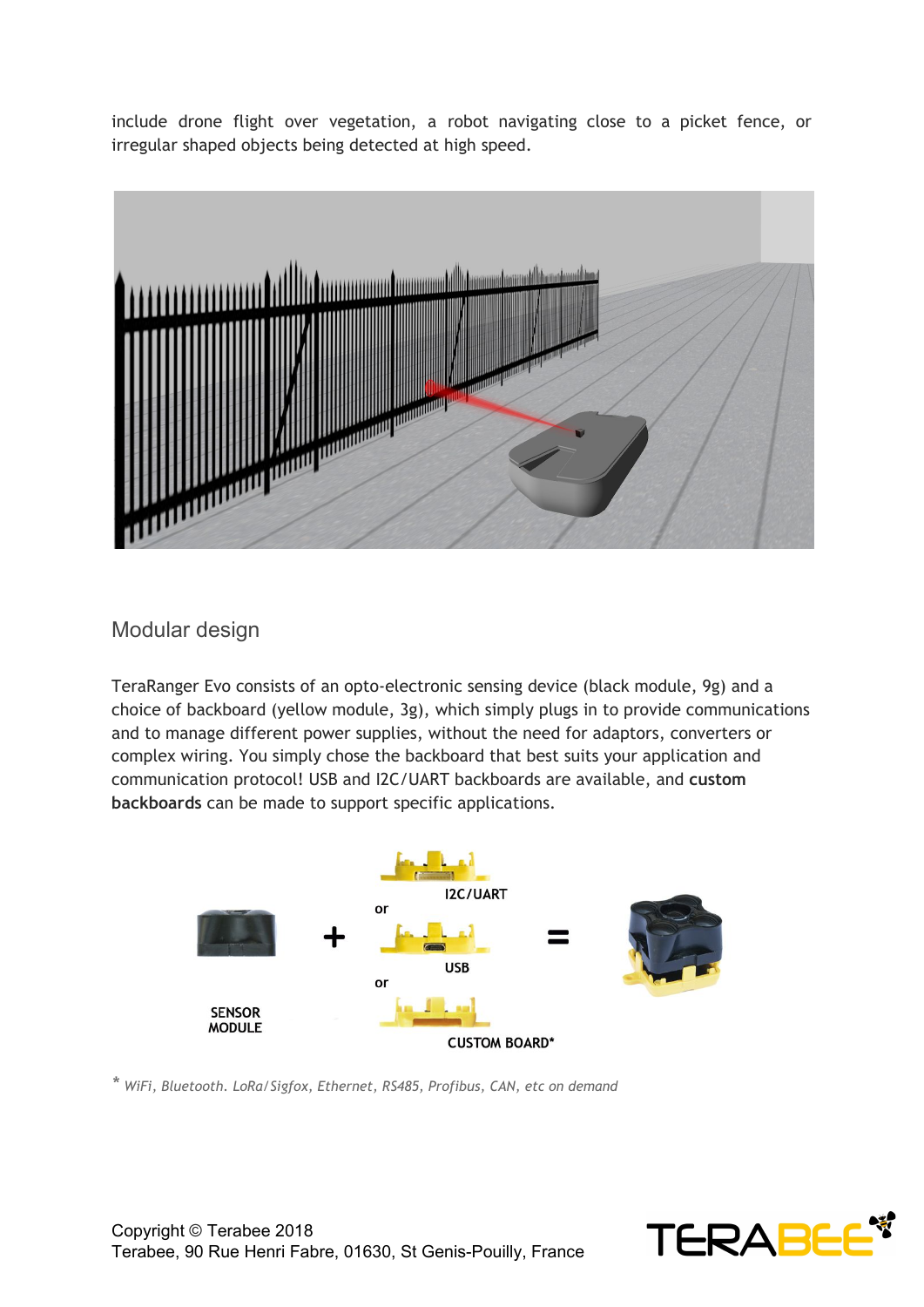#### **Dimensions**



**The TeraRanger Evo 600Hz can be purchased via our online store at: <http://www.teraranger.com/product/teraranger-evo/>**